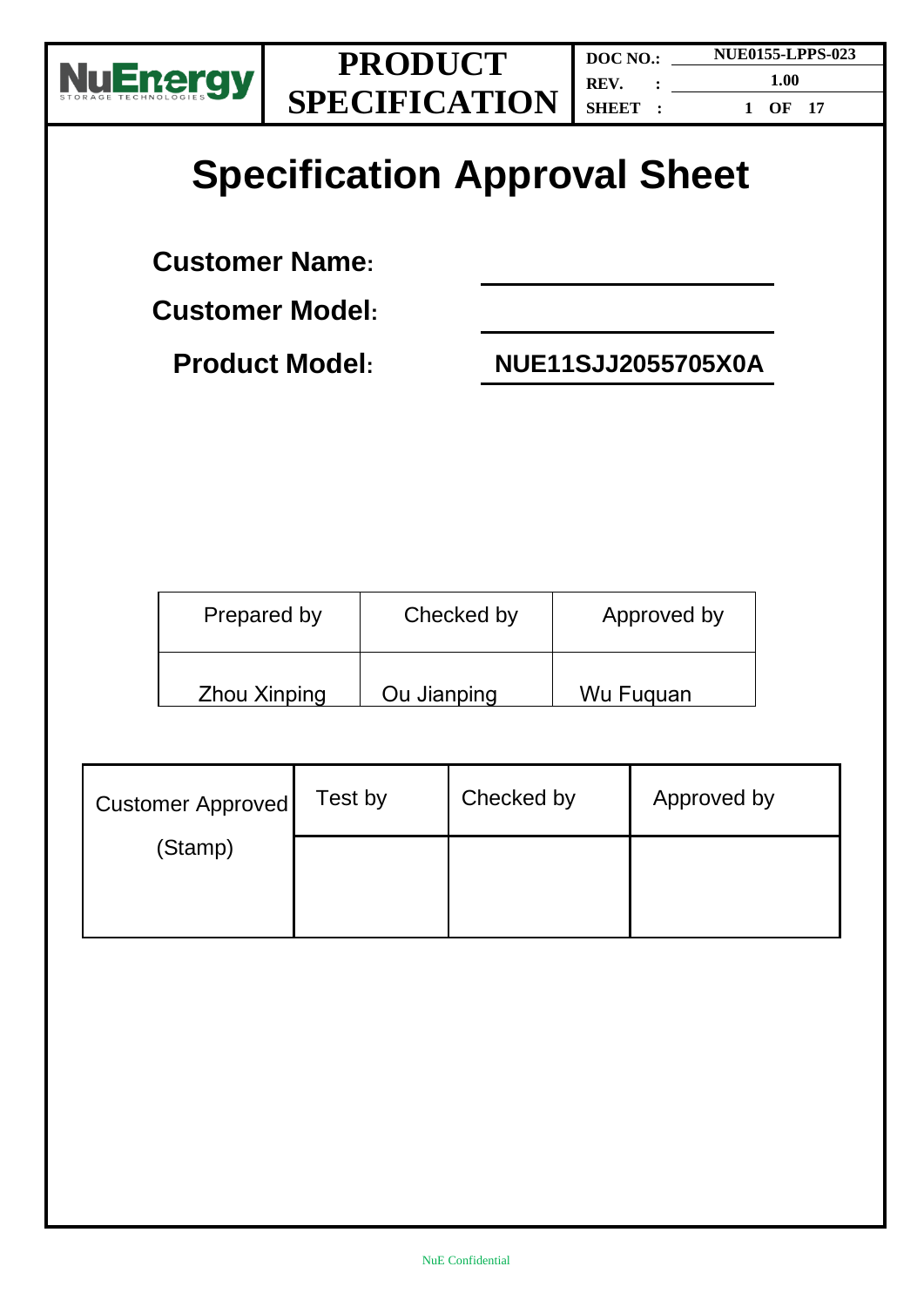

| DOC NO.: | <b>NUE0155-LPPS-023</b> |  |
|----------|-------------------------|--|
| REV.     | 1.00                    |  |
| SHEET :  | OF 17                   |  |

**Revision History**

| <b>Revision</b> | <b>Description</b> | <b>Date</b> | <b>Approval</b> |
|-----------------|--------------------|-------------|-----------------|
|                 |                    |             |                 |
| 1.00            | Release            | 2016-11-05  | Wu Fuquan       |
|                 |                    |             |                 |
|                 |                    |             |                 |
|                 |                    |             |                 |
|                 |                    |             |                 |
|                 |                    |             |                 |
|                 |                    |             |                 |
|                 |                    |             |                 |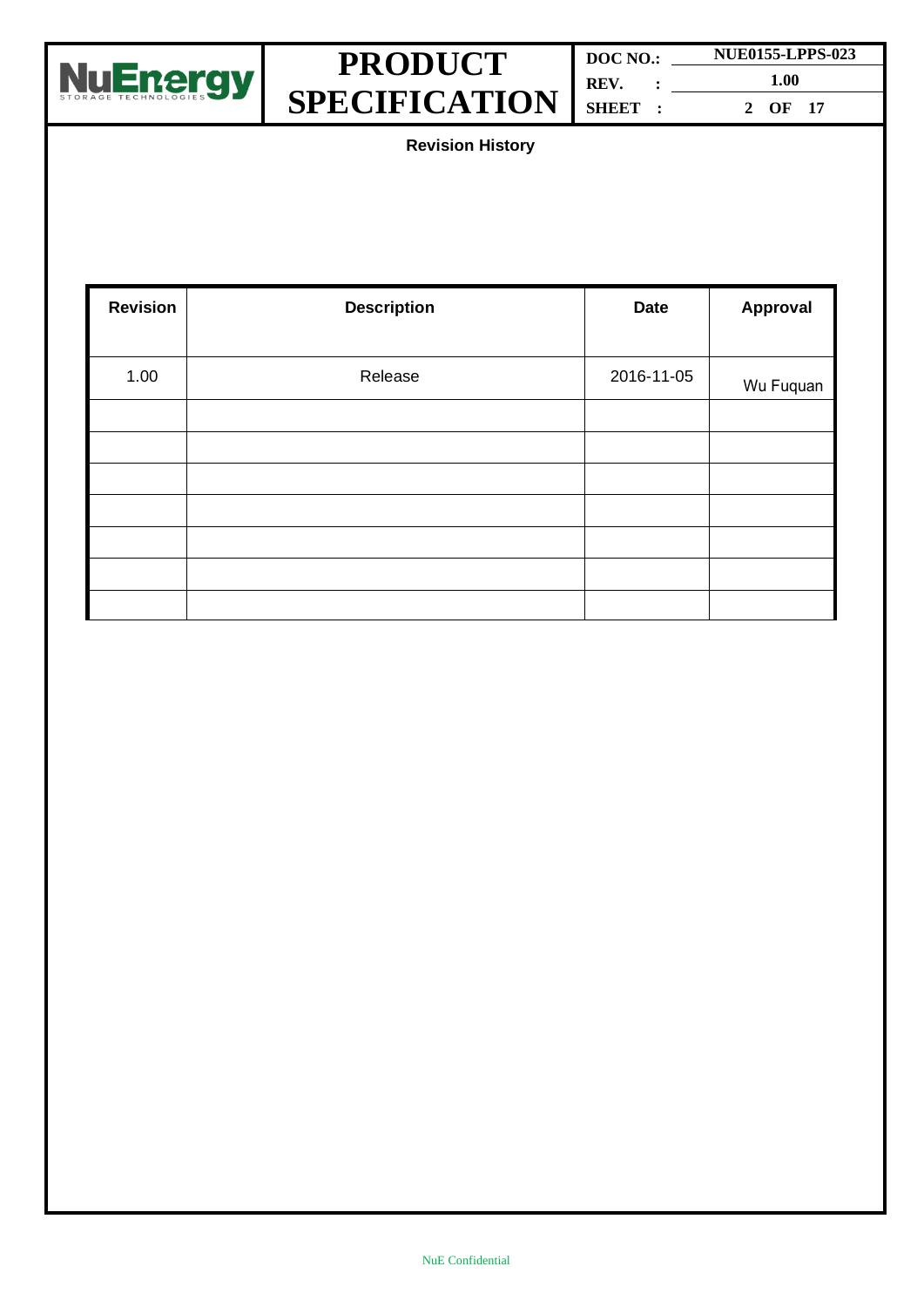

**DOC NO.: REV. : SHEET : NUE0155-LPPS-023 1.00 3 OF 17**

### **Contents**

- 1. Scope
- 2. Product basic information
- 3. Battery Outline Drawing
- 4. Electrical characteristics
- 5. Condition adapting characteristics
- 6. Cell safety performance
- 7. Battery safety performance
- 8. Others
- 9. Testing requirements
- 10. Electrical Characteristics
- 11. Cell
- 12. Electric Protect Features
- 13. Schematic circuit diagram
- 14. PCB Parts List BOM
- 15. PCB Layout PCB
- 16. Package
- 17. Warranty, Battery Precautions and Safety
- Instructions Customer Inquiry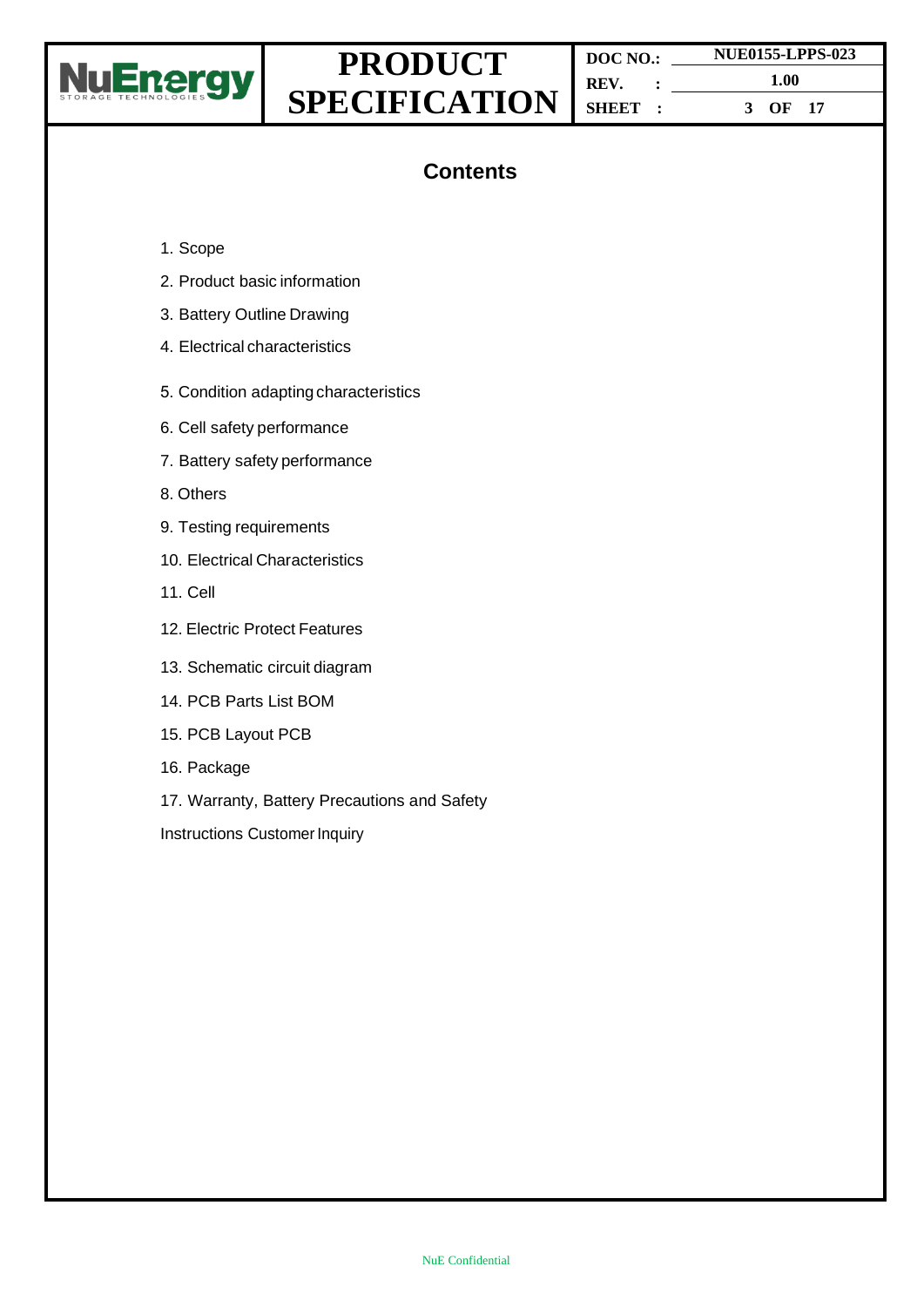

| DOC NO.           |  | <b>NUE0155-LPPS-023</b> |
|-------------------|--|-------------------------|
| REV.<br>$\cdot$ : |  | 1.00                    |
| SHEET :           |  | OF $17$<br>4            |

#### **1. Scope**

The specification shall be applied to Lithium-ion Polymer (LIP) rechargeable battery pack which is provided by **NuEnergy Storage Technologies.**

**Reference standard:** GB/T 18287-2013, IEC/EN61960, UL1642

#### **2. Product basic information**

| <b>Items</b>                            | <b>Parameter</b>                                             |                    |  |
|-----------------------------------------|--------------------------------------------------------------|--------------------|--|
| Battery model                           | 105570                                                       |                    |  |
| Design scheme                           | S-8261ABJMD-G3JT2x+AO8810                                    |                    |  |
| Nominal voltage                         | 3.7V                                                         |                    |  |
| Minimum capacity                        | 5000mAh (0.2C discharge)                                     |                    |  |
| Typical capacity                        | 5500mAh (0.2C discharge)                                     |                    |  |
| Charging voltage                        | 4.2V                                                         |                    |  |
| Discharging cut-off voltage             | 3.0V                                                         |                    |  |
| Standard charging                       | 0.2C/4.2V                                                    |                    |  |
| Max charging                            | 0.3C/4.2V                                                    |                    |  |
| Standard discharging                    | 0.2C/3.0V                                                    |                    |  |
| Max discharging                         | 0.3C/3.0V                                                    |                    |  |
| Weight                                  | Approx. 90.0g                                                |                    |  |
| Shipment voltage                        | $≥3.95V$                                                     |                    |  |
| Battery pack impedance                  | ≤120mΩ                                                       |                    |  |
| Operating temperature                   | Charging:<br>$0^{\circ}$ C ~ 45 $^{\circ}$ C                 |                    |  |
|                                         | Discharging: -10°C ~60°C                                     |                    |  |
|                                         | $-10^{\circ}$ C $-25^{\circ}$ C                              | (12 months, ≥85%)  |  |
| Storage (At 50% SOC and specified temp, | $-10^{\circ}$ C ~45 $^{\circ}$ C                             | (6 months, ≥85%)   |  |
| recoverable capacity in % vs time.)     | $-10^{\circ}$ C $-55^{\circ}$ C                              | ≥90%)<br>(1 month, |  |
|                                         | 20±5°C is the recommended storage temperature                |                    |  |
|                                         | There should not be any remarkable scratches, cracks, bolts, |                    |  |
|                                         | cauterization, deformations, swelling, leakage and so on the |                    |  |
| Visual Inspection                       | surface of the cell.                                         |                    |  |
|                                         |                                                              |                    |  |
|                                         |                                                              |                    |  |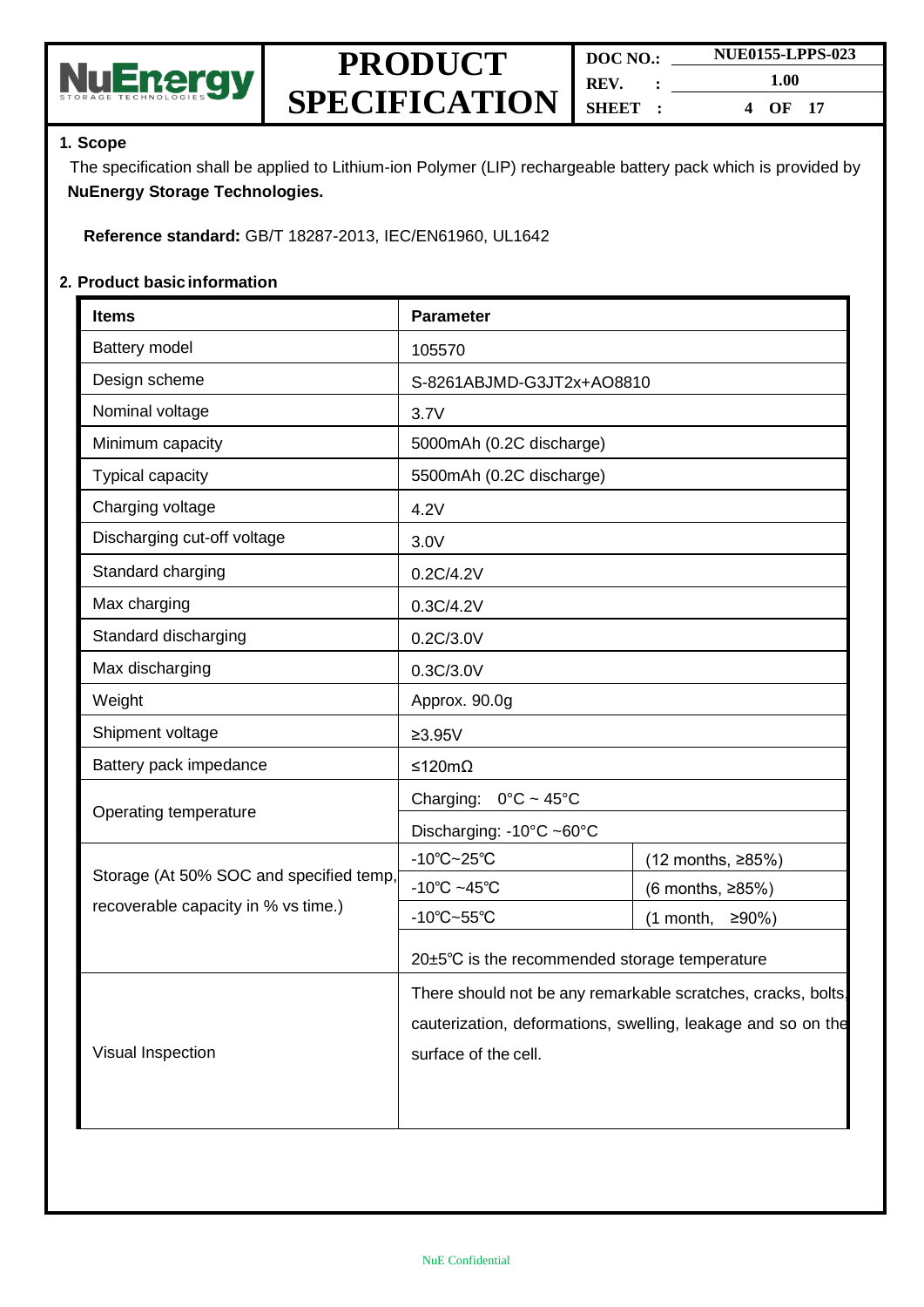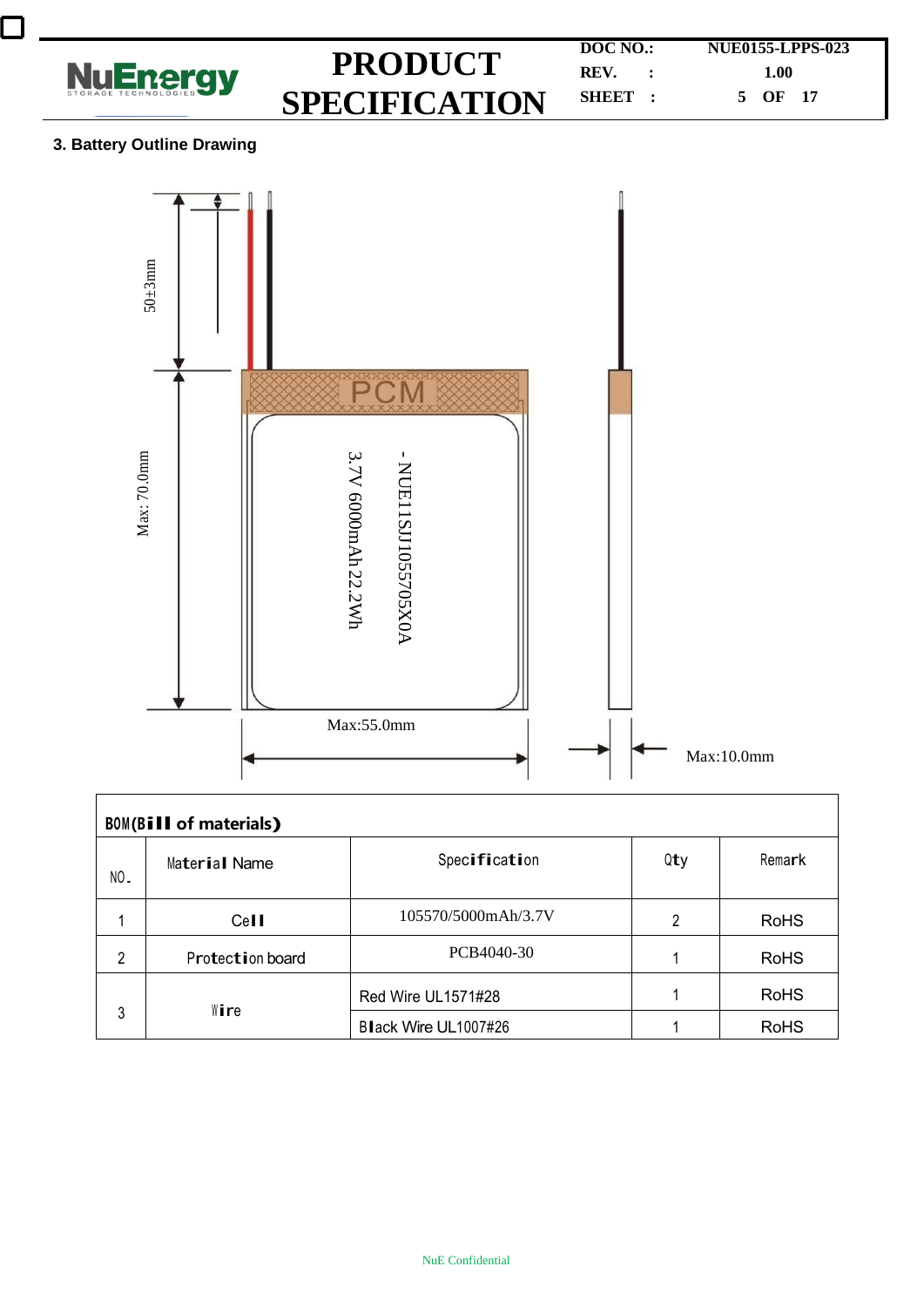

**DOC NO.: REV. : SHEET : NUE0155-LPPS-023 1.00 6 OF 17**

#### **4. Electrical characteristics**

| No.          | <b>Items</b>              | <b>Test Method</b>                                                                                                                                                     | <b>Criteria</b> |  |  |
|--------------|---------------------------|------------------------------------------------------------------------------------------------------------------------------------------------------------------------|-----------------|--|--|
| 1            | <b>Standard Charge</b>    | Charging the cell initially with constant current at 0.2C<br>and then with constant voltage at 4.2V till charge current<br>declines to 0.02C.                          | N/A             |  |  |
| $\mathbf{2}$ | <b>Minimal Capacity</b>   | The capacity means the discharge capacity of the cell,<br>which is measured with discharge current of 0.2C with<br>3.0V cut-off voltage after the standard charge.     | ≥10000mAh       |  |  |
| 3            | Charge/Discharge<br>Cycle | The capacity on 0.2C discharge shall be measured after<br>500 cycles of 0.2C charge and discharge at 23±2°C.                                                           | Capacity≥80%    |  |  |
| 4            | Retention<br>Capability   | After full charging, storing the battery 28 days with 20 $\pm$<br>5°C condition, and then staying 1 hours with discharge<br>current of 0.2C till 3.0V cut-off voltage. | Capacity≥85%    |  |  |
|              | <b>※ Typical capacity</b> |                                                                                                                                                                        |                 |  |  |

The capacity means the average discharge capacity of the cell, which is measured with discharge

current of 0.2C with 3.0V cut-off voltage after the standard charge at 23±2℃ environment temperature,

unit: mAh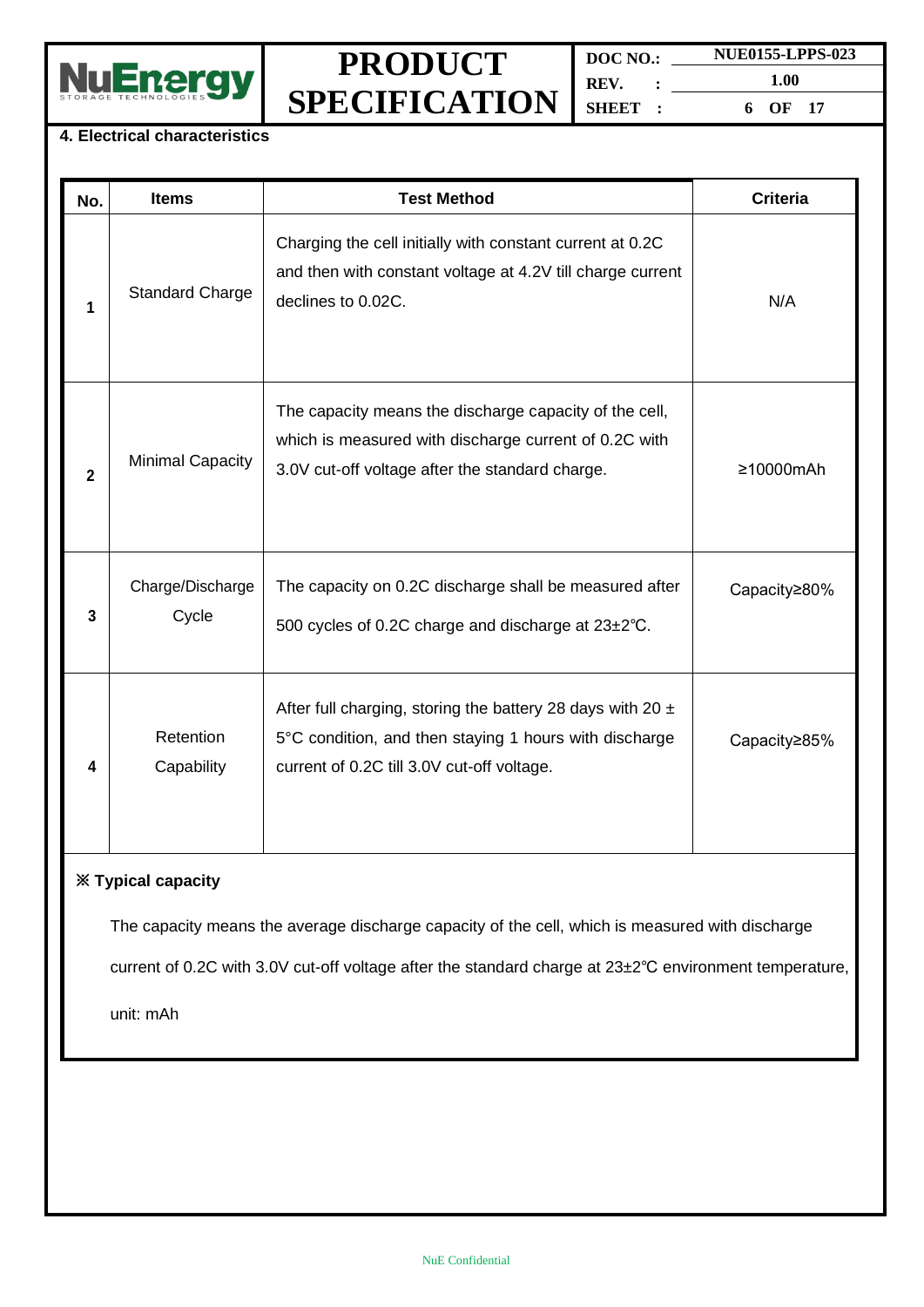

**DOC NO.: REV. : SHEET : NUE0155-LPPS-023**

**1.00 7 OF 17**

### **5. Condition adapting characteristics**

| No.                     | <b>Items</b>                                | <b>Test Method</b>                                                                                                                                                                                                                           | <b>Criteria</b>                                                                                                                          |
|-------------------------|---------------------------------------------|----------------------------------------------------------------------------------------------------------------------------------------------------------------------------------------------------------------------------------------------|------------------------------------------------------------------------------------------------------------------------------------------|
| 1                       | Constant<br>temperature<br>and Humidity     | After standard charging, put cell into the box that the<br>temperature is 40±2°C and the humidity ranges<br>between 90~95% for 48hours, then put it at 23±2°C for 2<br>hours, then discharge with current of 0.2C to the cut-off<br>voltage. | No distortion, no rust, no<br>leakage, no venting, no<br>rupture, no fire, no<br>explosion, the discharge<br>time is not less than 3hrs. |
| $\overline{2}$          | <b>High Temperature</b><br>Performance Test | After full charging, put the cell into box with high<br>temperature of $80^{\circ}$ C $\pm 2^{\circ}$ C for 2h, then discharge with<br>current of 1.0C to the cut-off voltage.                                                               | No distortion, no rupture, no<br>fire, no smoke or leakage<br>Discharge time≥51min                                                       |
| $\overline{\mathbf{3}}$ | Low Temperature<br>Performance Test         | After full charging, put the cell into box with low<br>temperature of $-10\pm 2^{\circ}$ C for 16~24h, then discharge with<br>current of 0.2C to the cut-off voltage.                                                                        | No distortion, no rupture, no<br>fire, smoke or leakage<br>Discharge time≥3h                                                             |
|                         |                                             |                                                                                                                                                                                                                                              |                                                                                                                                          |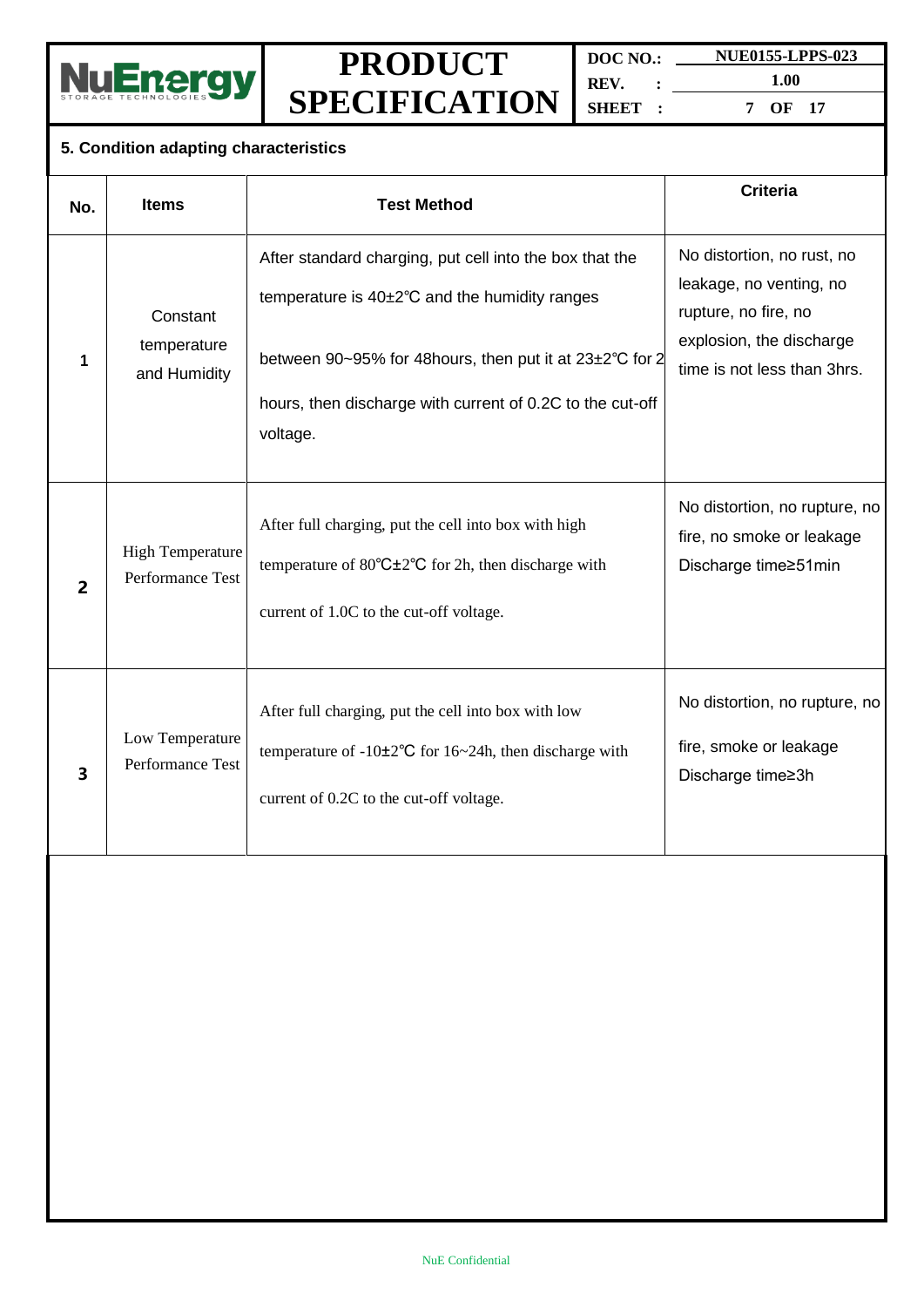

**DOC NO.: REV. : SHEET : NUE0155-LPPS-023 1.00**

**8 OF 17**

#### **6. Cell safety performance**

| No.          | <b>Items</b>                             | <b>Test Method</b>                                                                                                                                                                                                                       | <b>Criteria</b>           |
|--------------|------------------------------------------|------------------------------------------------------------------------------------------------------------------------------------------------------------------------------------------------------------------------------------------|---------------------------|
| 1            | Cell<br>Overcharge                       | After discharge to limit voltage, charged at constant current<br>of 3C and constant voltage of 4.6V, while voltage reaches to<br>the max, if charging continued over 7 hours or temperature<br>is 20% less than the top, close the test. | No explosion and no fire. |
| $\mathbf{2}$ | External<br>Short-circuit<br><b>Test</b> | Cell terminals are short-circuited to discharged state less<br>than 0.1V or longer time with a resistance of $50 \text{m}\Omega$ or less.<br>Tests are to be conducted at room temperature.                                              | No explosion and no fire. |
| 3            | Over-<br>Discharge<br><b>Test</b>        | Cell is discharged at a current of 1C rate for 2.5 hours. (If<br>current stops by safety or passive circuit on the battery, test<br>is finished).                                                                                        | No explosion and no fire. |
| 4            | <b>Crush Test</b>                        | Crush between two flat plates. Applied force is about 13kN.                                                                                                                                                                              | No explosion and no fire. |
| 5            | <b>Impact Test</b>                       | Impact between bar (15.8mm diameter) and 9.1Kg falling<br>material (at a height of 6.1cm). Bar is laid across the center<br>of the test sample.                                                                                          | No explosion and no fire. |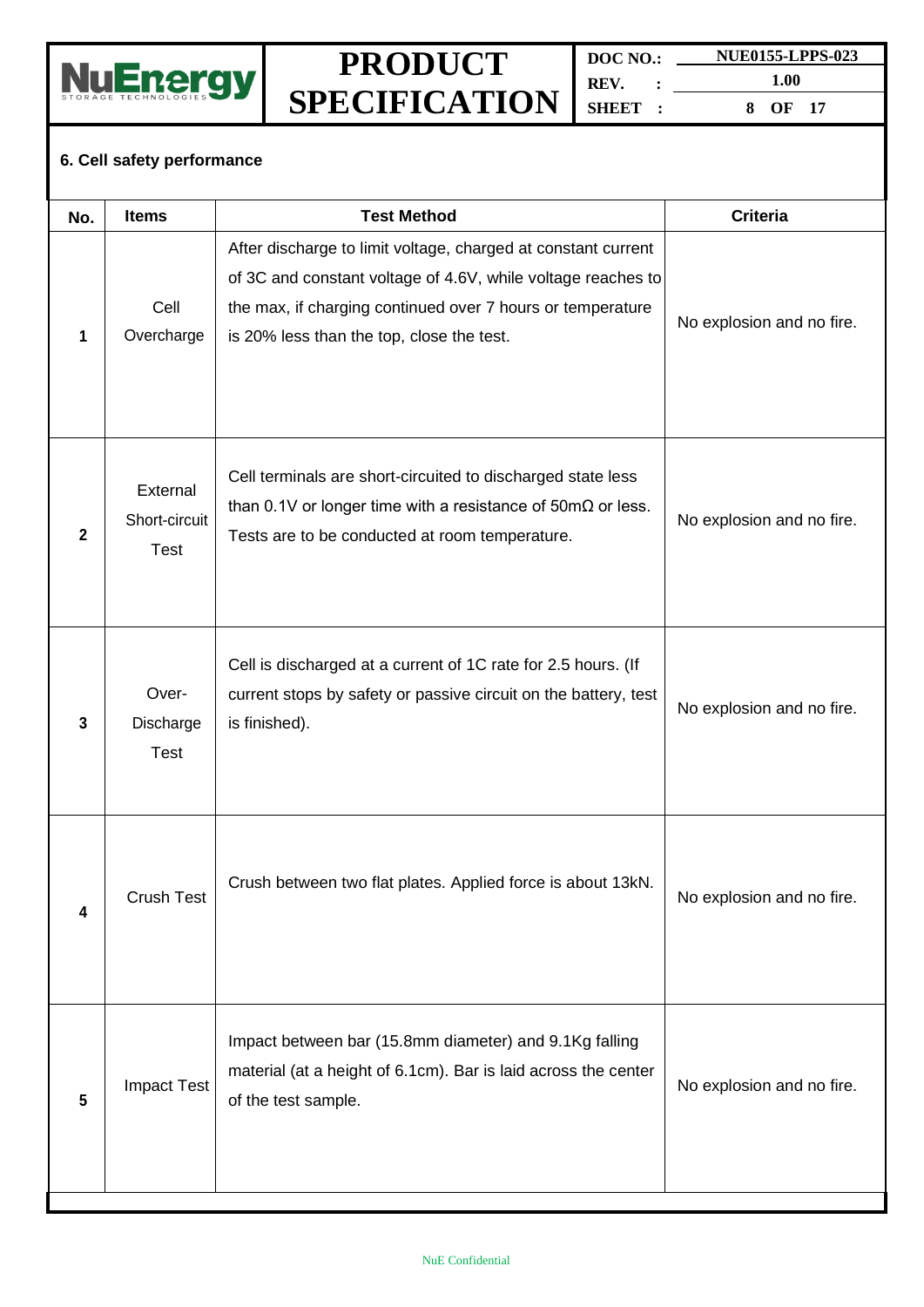|                |                       |                                                                                                                                                                                                                                                                                                            | <b>PRODUCT</b><br><b>SPECIFICATION</b>                                                                                                                                                                                                | DOC NO.:<br>REV.<br><b>SHEET</b>                | <b>NUE0155-LPPS-023</b><br>1.00<br>OF<br>17<br>9 |
|----------------|-----------------------|------------------------------------------------------------------------------------------------------------------------------------------------------------------------------------------------------------------------------------------------------------------------------------------------------------|---------------------------------------------------------------------------------------------------------------------------------------------------------------------------------------------------------------------------------------|-------------------------------------------------|--------------------------------------------------|
| 6              | Drop                  |                                                                                                                                                                                                                                                                                                            | After standard charging, the cell is to be dropped from a<br>height of 1.2 meter onto a thickness of 20mm board, dropped<br>once in the positive and negative directions of three mutually<br>perpendicular X, Y, Zaxes.              | No leakage, no smoke,<br>no fire, no explosion. |                                                  |
| $\overline{7}$ | <b>Vibration Test</b> | Fixed the fully charged cell to vibration table and subjected<br>to vibration cycling that the frequency is to be varied at the<br>rate of 1Hz per minute between 10Hz and<br>55Hz,<br>the<br>excursion of the vibration is 0.8mm. The cell shall be vibrated<br>for 90 ~100 minutes per axis of XYZ axes. |                                                                                                                                                                                                                                       |                                                 | No explosion, no fire, no<br>leakage.            |
| 8              | Heating               |                                                                                                                                                                                                                                                                                                            | After standard charging, put cell in the baking oven and start,<br>the temperature of the oven is to be raised at a rate of $5\pm2^{\circ}C$<br>per minute to a temperature of 130±2°C, remain for<br>30 minutes at that temperature. |                                                 | No explosion and no fire.                        |
|                |                       |                                                                                                                                                                                                                                                                                                            |                                                                                                                                                                                                                                       |                                                 |                                                  |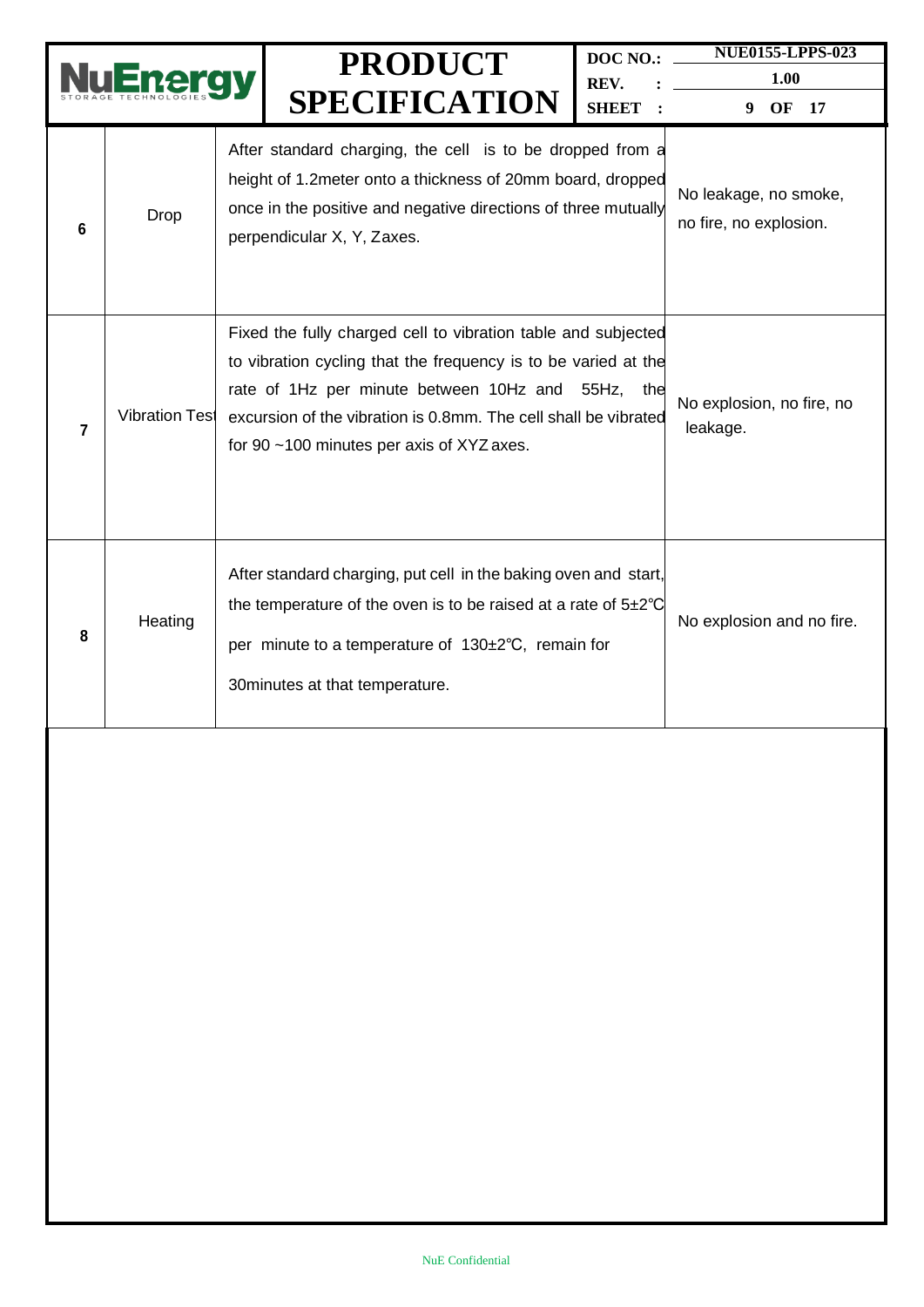

**DOC NO.: REV. : SHEET : NUE0155-LPPS-023**

**1.00 10 OF 17**

#### **7. Battery safety performance**

| 1 | Overcharge<br>protection        | After battery charge finished, then charge the battery for 8<br>hours with a power which can provide 2 times more than<br>nominal voltage and 2C <sub>5</sub> A current.                                                                                | No fire, no explosion. The<br>electrical properties of<br>normal.                           |
|---|---------------------------------|---------------------------------------------------------------------------------------------------------------------------------------------------------------------------------------------------------------------------------------------------------|---------------------------------------------------------------------------------------------|
| 2 | Over<br>discharge<br>protection | After the battery is fully charged, discharge at $20\pm5^{\circ}C$<br>conditions with $0.2C_5A$ until the battery voltage drops to the<br>over discharge voltage, then discharge with a 30 $\Omega$ resister for<br>24 hours.                           | No fire, no explosion. The<br>electrical properties of<br>normal.                           |
| 3 | Short<br>protection             | After standard charging, connect the positive and negative<br>terminals of the cell with copper wire having a maximum<br>resistance load of 0.1 $\Omega$ at room temperature, the test is<br>discontinued when the surface temperature lower than 10°C. | The battery shall no<br>rupture, smoke, catch fire,<br>or leakage.<br>Battery Voltage ≥3.6V |

#### **8. Others**

Any matters that this specification doesn't cover should be conferred between the customer and NuE.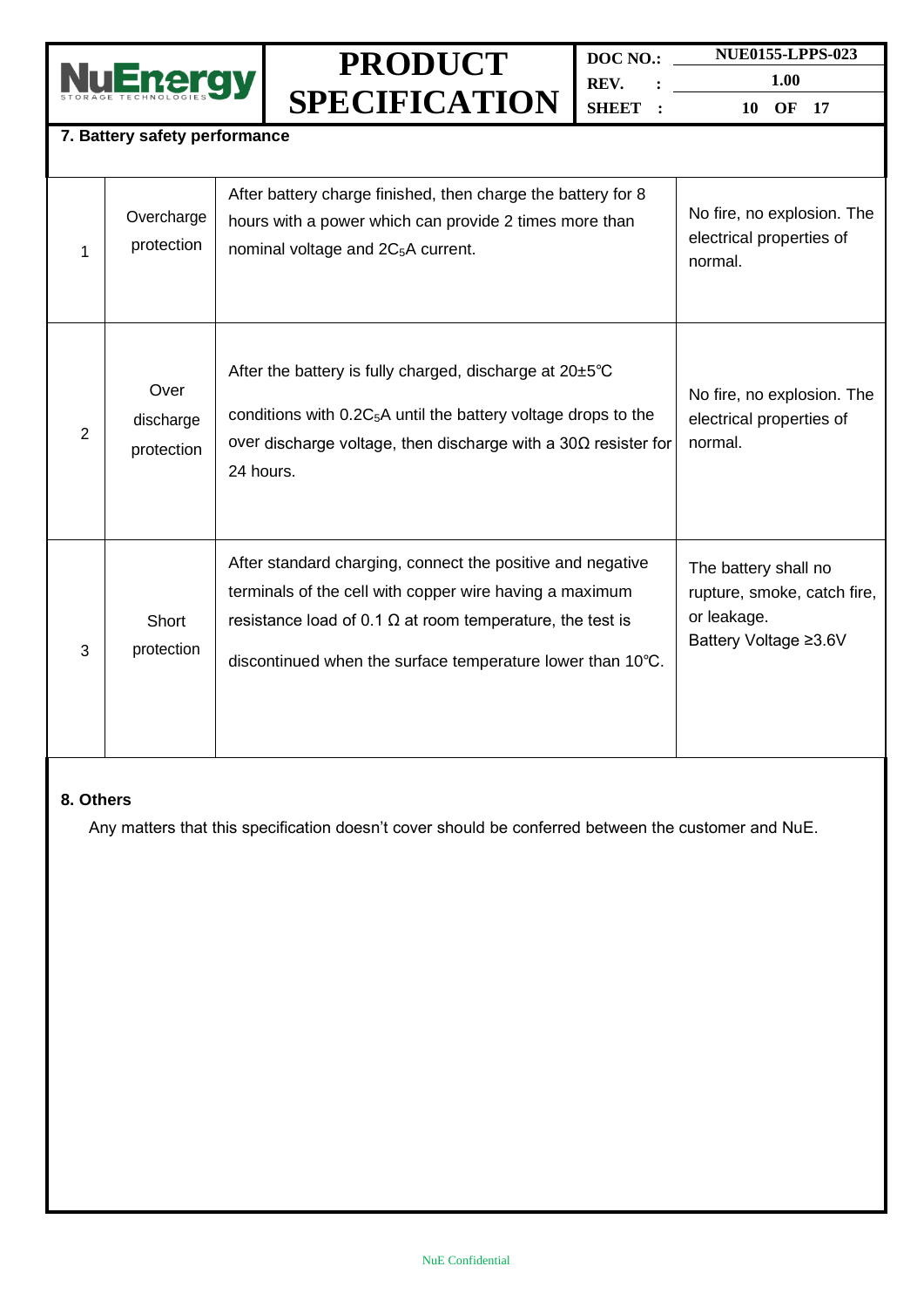

#### **9. Testing requirements**

9.1 Battery test environment

Temperature: 23±2℃

Relative humidity: 60± 20% RH

Atmospheric pressure: 86106 KPa

#### 9.2 Measuring instrumentationrequirements

Voltage instrumentation requirements: Measuring the voltage meter accuracy no less than 0.5 magnitude Current instrumentation requirements: Measuring the current meter accuracy no less than 0.5 magnitude Time instrumentation requirements: Measuring the time meter accuracy no less than 0.1% Temperature instrumentation requirements: Measuring the temperature meter accuracy no less than 0.5℃

Impedance instrumentation requirements: Measuring impedance should by sinusoidal alternating (1 KHZ) test

#### **10. Electrical Characteristics**

#### 10.1 Battery charge/discharge

#### 10.1.1 Full charged definition

With charging voltage 4.2V, current 0.2C continued to charge the battery pack, when charging current drops to 0.02C charging is terminated, shall be full charged.

#### 10.1.2 Full dischargeddefinition

Standard discharge current 0.2 C for continuous discharge, when the voltage drops to discharge cut-off voltage 3.0V discharge is terminated, shall be full discharged.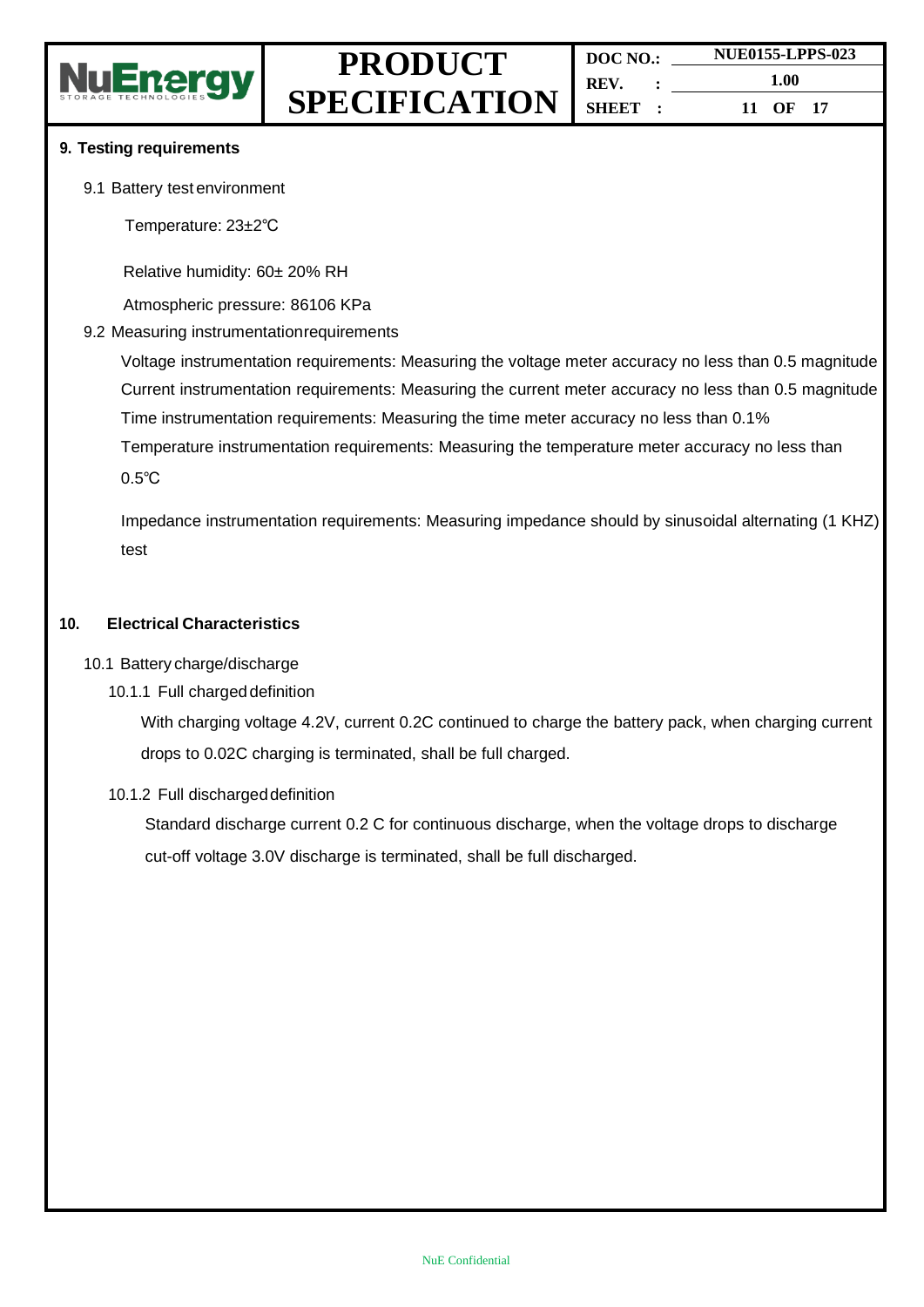

**REV. : SHEET :**

**DOC NO.: NUE0155-LPPS-023 1.00 12 OF 17**

### **11. Cell**

### 11.1 Performance parameters

| No.                     | <b>Specificati</b>    |   | Project           | <b>Remarks</b>                        |
|-------------------------|-----------------------|---|-------------------|---------------------------------------|
|                         | <b>on</b>             |   |                   |                                       |
| 1                       | Cell minimum capacity |   | 5000mAh           | 0.2C discharge                        |
| $\overline{2}$          | Initial impedance     |   | $≤40$ mΩ          | 1kHz AC Impedance                     |
| 3                       | Nominal voltage       |   | 3.7V              |                                       |
|                         |                       |   | 10.0mm Max        | <b>Thickness</b>                      |
|                         |                       | W | 55 Omm Max        | Width                                 |
| $\overline{\mathbf{4}}$ | Dimensions            |   |                   | Cell length not including Tab sealant |
|                         |                       |   | 67 Omm Max        |                                       |
|                         |                       | A | $30.0 \pm 2.0$ mm | Distance of tab center                |
|                         | Cell outline drawing  |   |                   |                                       |

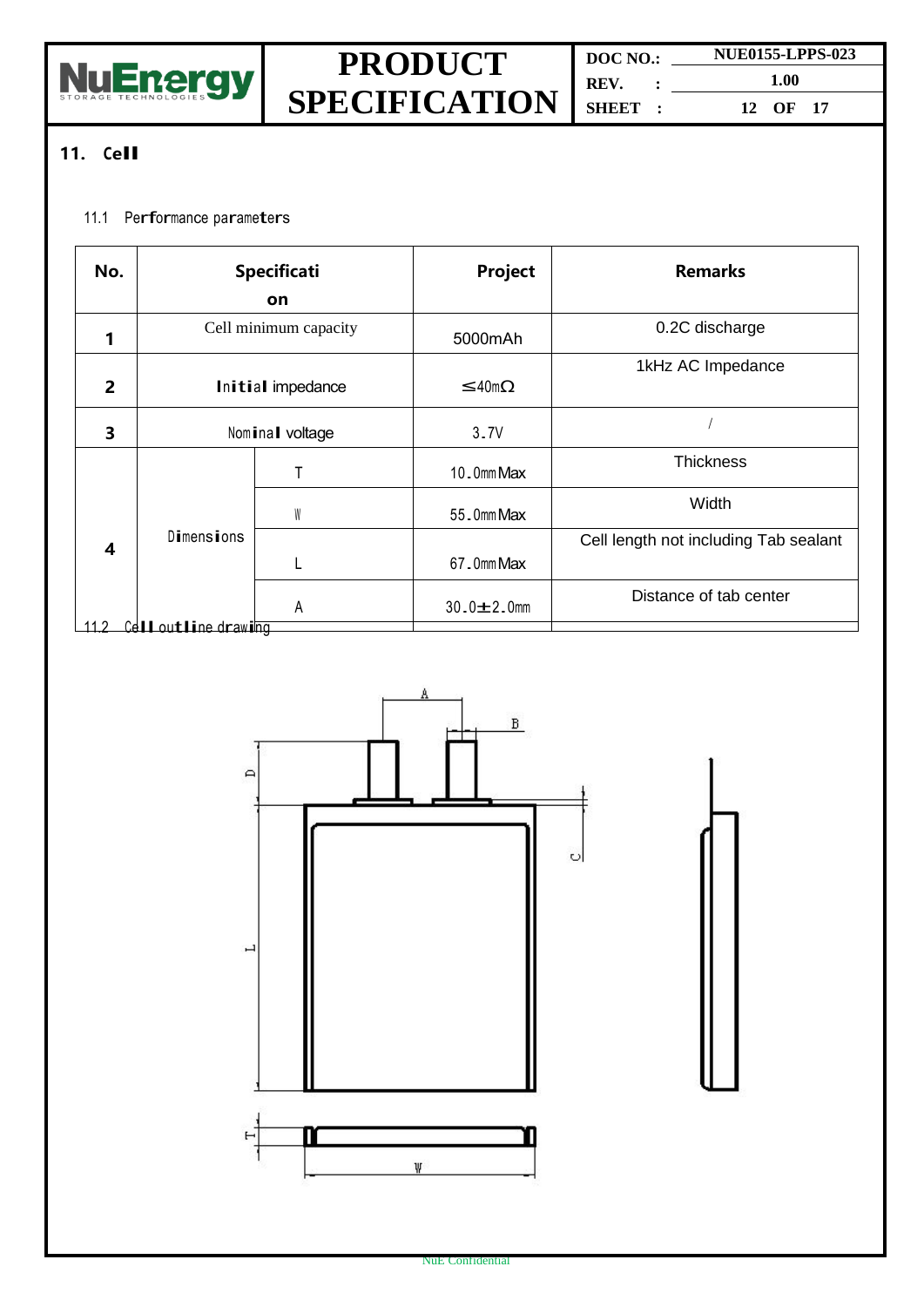

**DOC NO.: REV. : SHEET : NUE0155-LPPS-023**

**1.00 13 OF 17**

### **12. Electric Protect Features**

| Item                      | Symbol             | Content                                 | Criterion                        |  |
|---------------------------|--------------------|-----------------------------------------|----------------------------------|--|
| Over charge Protection    | V <sub>DET1</sub>  | Over charge detection voltage           | 4.28±0.05V                       |  |
|                           |                    | Over charge detection delay time        |                                  |  |
|                           | tV <sub>DET1</sub> |                                         | 200msMAX                         |  |
|                           | V <sub>REL1</sub>  | Over charge release voltage             | $4.10V + 0.1V$                   |  |
| Over discharge protection | V <sub>DET2</sub>  | Over discharge detection voltage        | $3.0 + 0.10V$                    |  |
|                           | tV <sub>DET2</sub> | Over discharge detection delay time     | 100msMAX                         |  |
|                           | V <sub>REL2</sub>  | Over discharge release voltage          | $3.0V \pm 0.1V$                  |  |
| Over current protection   | V <sub>DET3</sub>  | Over current detection voltage          | $80mV \pm 30mV$                  |  |
|                           | $I_{DP}$           | Over current detection current          | MIN2.0A; MAX4.0A                 |  |
|                           | tV <sub>DET3</sub> | Detection delay time                    | 20msMAX                          |  |
|                           |                    | Release condition                       | Cut load                         |  |
| Short protection          |                    | Detection condition                     | <b>Exterior short circuit</b>    |  |
|                           | <b>T</b> SHORT     | Detection delay time                    | 1msMAX                           |  |
|                           |                    | Release condition                       | Cut short circuit                |  |
| Interior resistance       | $R_{DS}$           | Main loop electrify resistance          | $V_C = 4.2VR_{DS} \le 70m\Omega$ |  |
| Current consumption       | $I_{DD}$           | Current consumes in normal<br>operation | 3.0µA Typical; 7.0µA Max         |  |
| 0V Prohibition /allowance |                    | allowance                               | 0V Charging                      |  |
|                           |                    |                                         |                                  |  |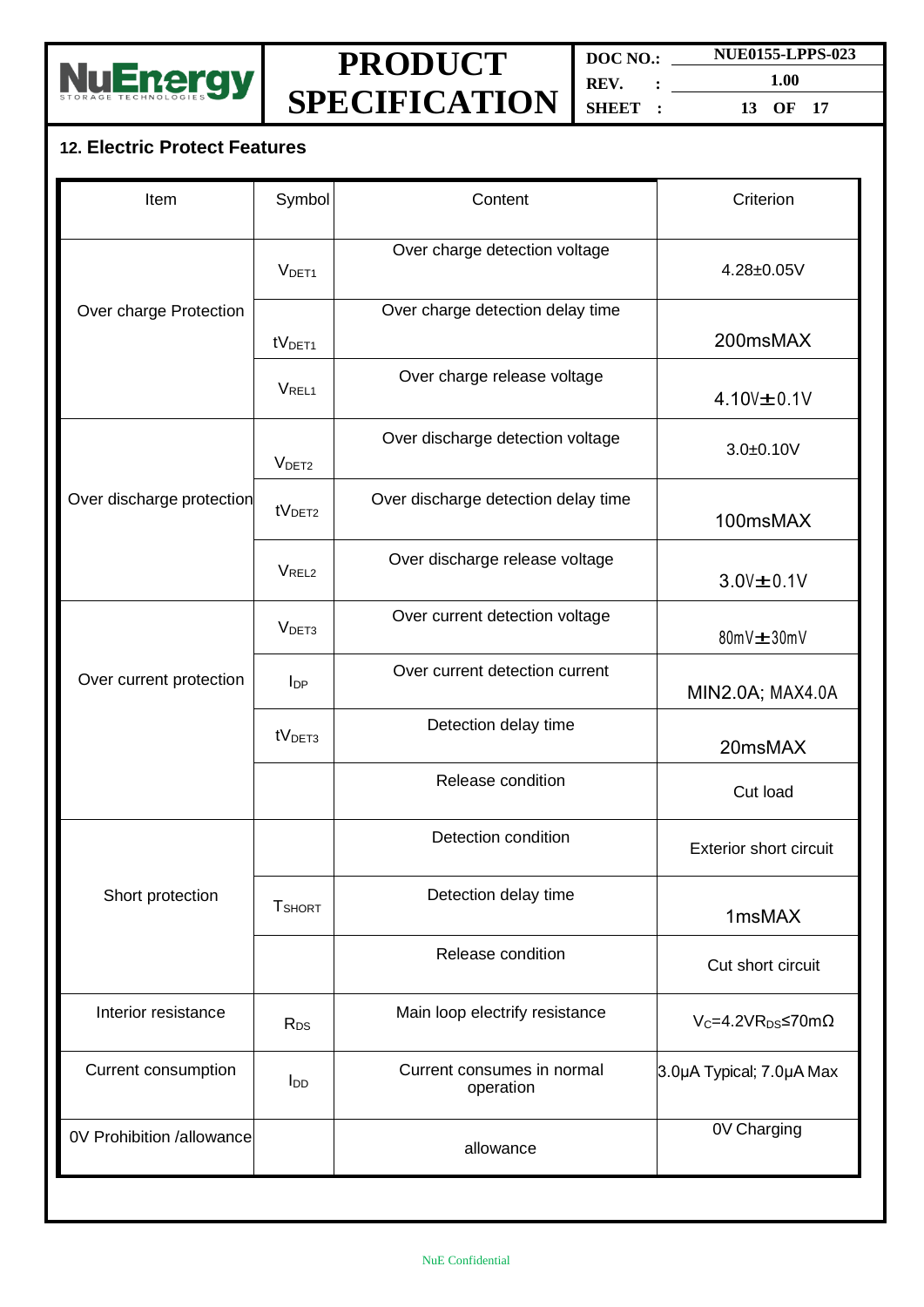

**DOC NO.: REV. : SHEET : NUE0155-LPPS-023 1.00 14 OF 17**

#### **13. Schematic circuit diagram**



### **14. PCB Parts List BOM**

| Item                          | Part Name                              | Description            | QTY   | Footprint | Supplier            | Remar |
|-------------------------------|----------------------------------------|------------------------|-------|-----------|---------------------|-------|
|                               |                                        |                        |       |           |                     | ĸ     |
|                               | U <sub>1</sub>                         | S-8261ABJMD-G3J<br>T2x | 1pcs  | SOT-23-6  | <b>SEIKO</b>        |       |
| 2                             | Q <sub>1</sub>                         | AO8810                 | 1pcs. | TSSOP-8   | <b>AOS</b>          |       |
| 3<br>$\overline{\phantom{a}}$ | <b>PCB</b><br>$\overline{\phantom{a}}$ | PCB4440-36             | 1pcs. |           | Any approved vendor |       |

### **15. PCB Layout PCB**

Top Layer



Bottom Layer

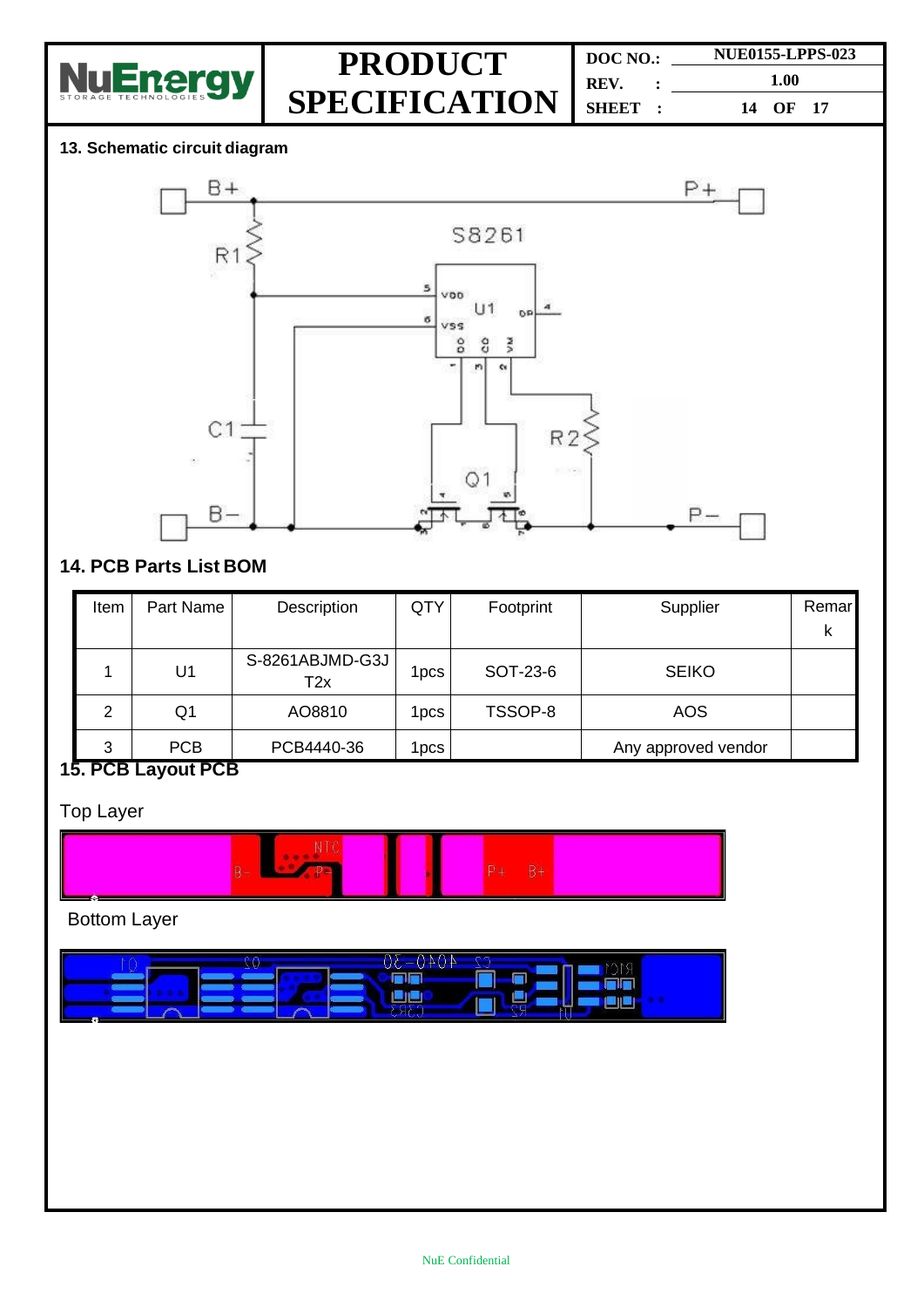

**DOC NO.: REV. : SHEET : NUE0155-LPPS-023 1.00 15 OF 17**

### **16. Package**

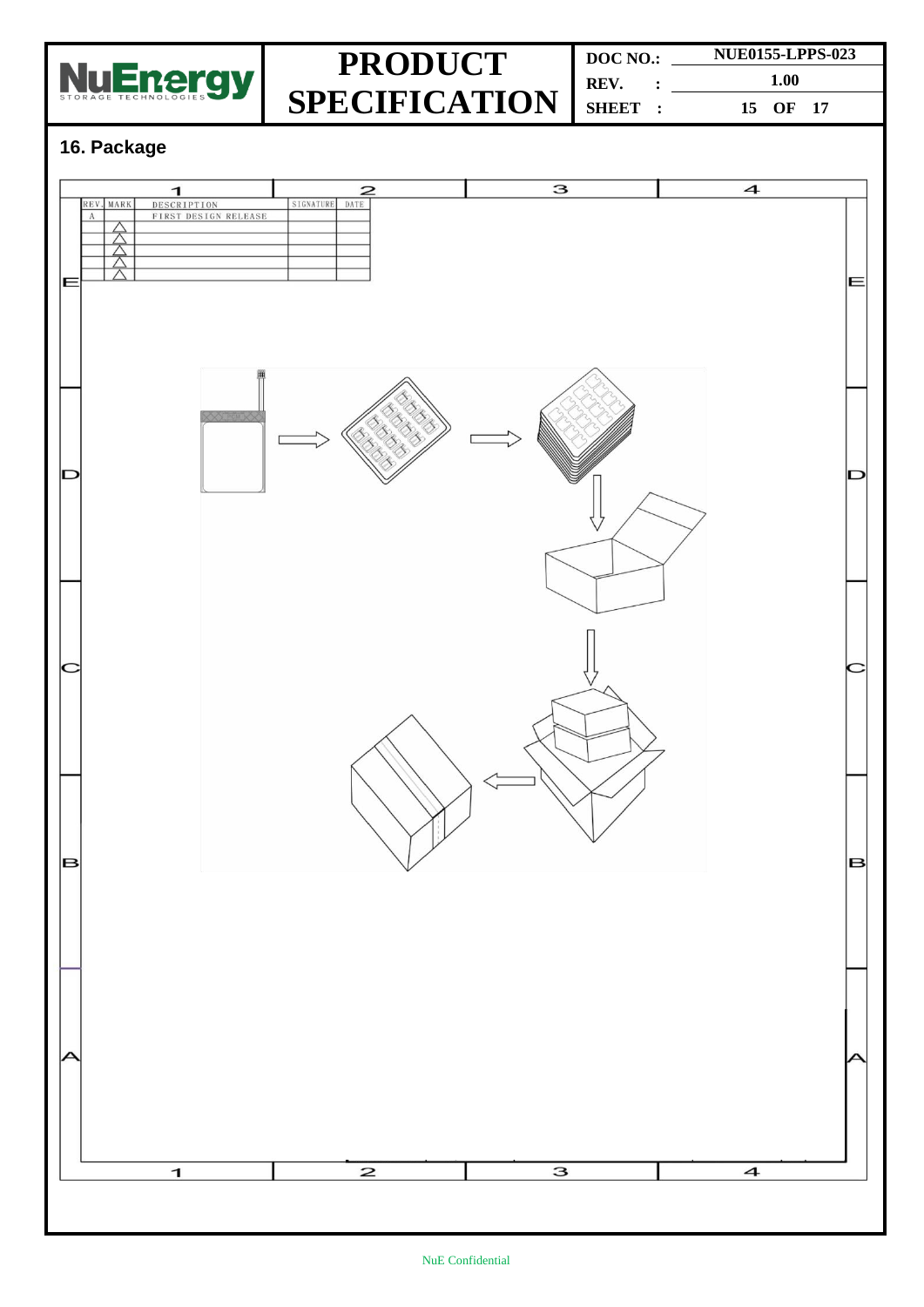

**DOC NO.: REV. : SHEET : NUE0155-LPPS-023 1.00 16 OF 17**

#### **17. Warranty, Battery Precautions and Safety Instructions**

Please be sure to take to comply with the specifications and the following precautions to use with batteries, if any incidents occur due to not following the specification parameters, and maintenance conditions, NuEnergy Storage Technologies will not accept anyresponsibility. Limited Warranty Period is 1 year from date of manufacture.

- Maintenance: Please use 0.5C charge current to charge up battery to 60% SOC every 3-6 months to prevent over discharge and degradation while in storage. Every 12 months a full cycle shall be performed to prevent degradation.
- Before Use the battery, carefully read the instruction manual and battery labels.
- Needtousetheoriginalbattery chargerandshouldbeplacedinadryventilatedplace.
- Such as long-term when not in use, the battery charger to charge state halffull, remove the battery from the device and separated, to avoid metal contact with the battery, causing short-circuit or damage to the phenomenon.
- Inuseorduringstorage,batteryfoundtherehasbeenhighfever,leakage,odor,distortionandother anomalies, please stop using it immediately and stay away from the battery.
- Donot short-circuitthebatterypositive andnegative,andcarefulnottoallowthebatterytomoisture,toavoid danger.
- When usingkeepawayfrom heat,Highpressure environments,anddonotbeat,hitthe battery.
- Battery end of life should be immediately removed from the equipment, please properly handle security of spentbatteries,donotputintofireor water.